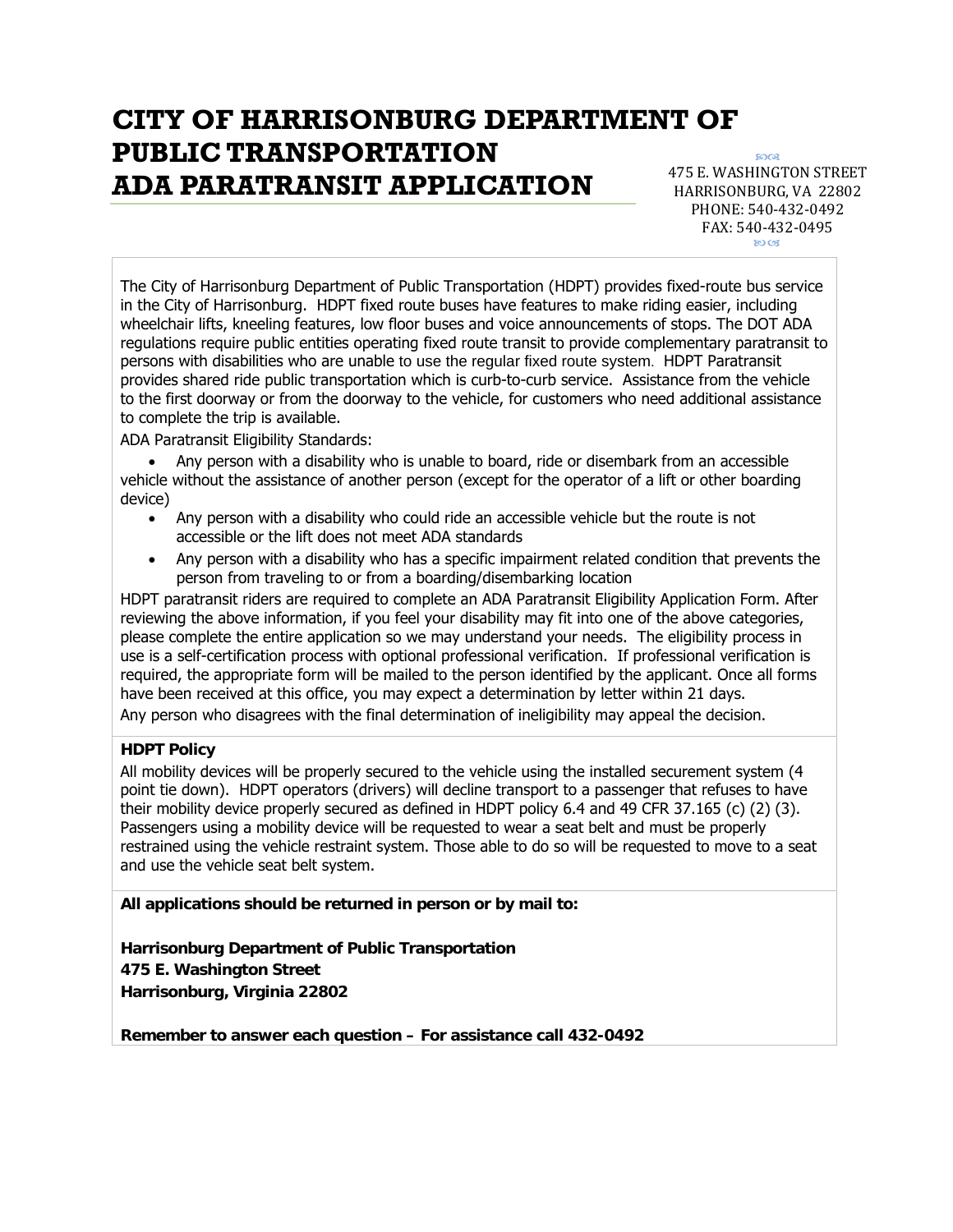## **Application for ADA Paratransit Certification – Part A**

| Name of Applicant     |                                                                      |
|-----------------------|----------------------------------------------------------------------|
| <b>Street Address</b> |                                                                      |
| City ST ZIP Code      |                                                                      |
| Home Phone            | ۰                                                                    |
| <b>Work Phone</b>     | Cell Phone (<br>$\overline{\phantom{0}}$<br>$\overline{\phantom{0}}$ |
| Date of Birth         |                                                                      |
| E-Mail Address        |                                                                      |

### **Part B**

1. What is the disability that prevents you from using HDPT fixed route service? (use the back if more room is needed)

2. How does this disability prevent you from using fixed route bus service?

3. Please explain aspects of your disability that you believe HDPT should know about.

| Month<br>Year<br>5. Do you use any of these mobility aids? Check all that apply:                                                                                                                                                                                                                                                                          |
|-----------------------------------------------------------------------------------------------------------------------------------------------------------------------------------------------------------------------------------------------------------------------------------------------------------------------------------------------------------|
|                                                                                                                                                                                                                                                                                                                                                           |
| $\Box$ Power Wheelchair<br>$\Box$ Manual Wheelchair<br>$\Box$ Crutches<br>$\Box$ Cane(s)<br>$\Box$ Walker<br>$\Box$ Service Animal<br>$\Box$ Other<br>$\Box$ Power Scooter (3 or 4 wheels)                                                                                                                                                                |
| 6. Can you climb three 12-inch steps without assistance?<br>No and the state of the state of the state of the state of the state of the state of the state of the state of the state of the state of the state of the state of the state of the state of the state of the state of the sta<br>Sometimes<br>Yes<br>If "No" or "Sometimes", please explain. |

7. What is the farthest distance you can travel without the help of another person?  $\Box$  I CANNOT get to the curb outside where I live  $\Box$  I CAN get to the curb outside where I live  $\Box$  3 blocks (1/4 mile)  $\Box$  6 blocks (1/2 mile)  $\Box$  9 blocks (3/4 mile)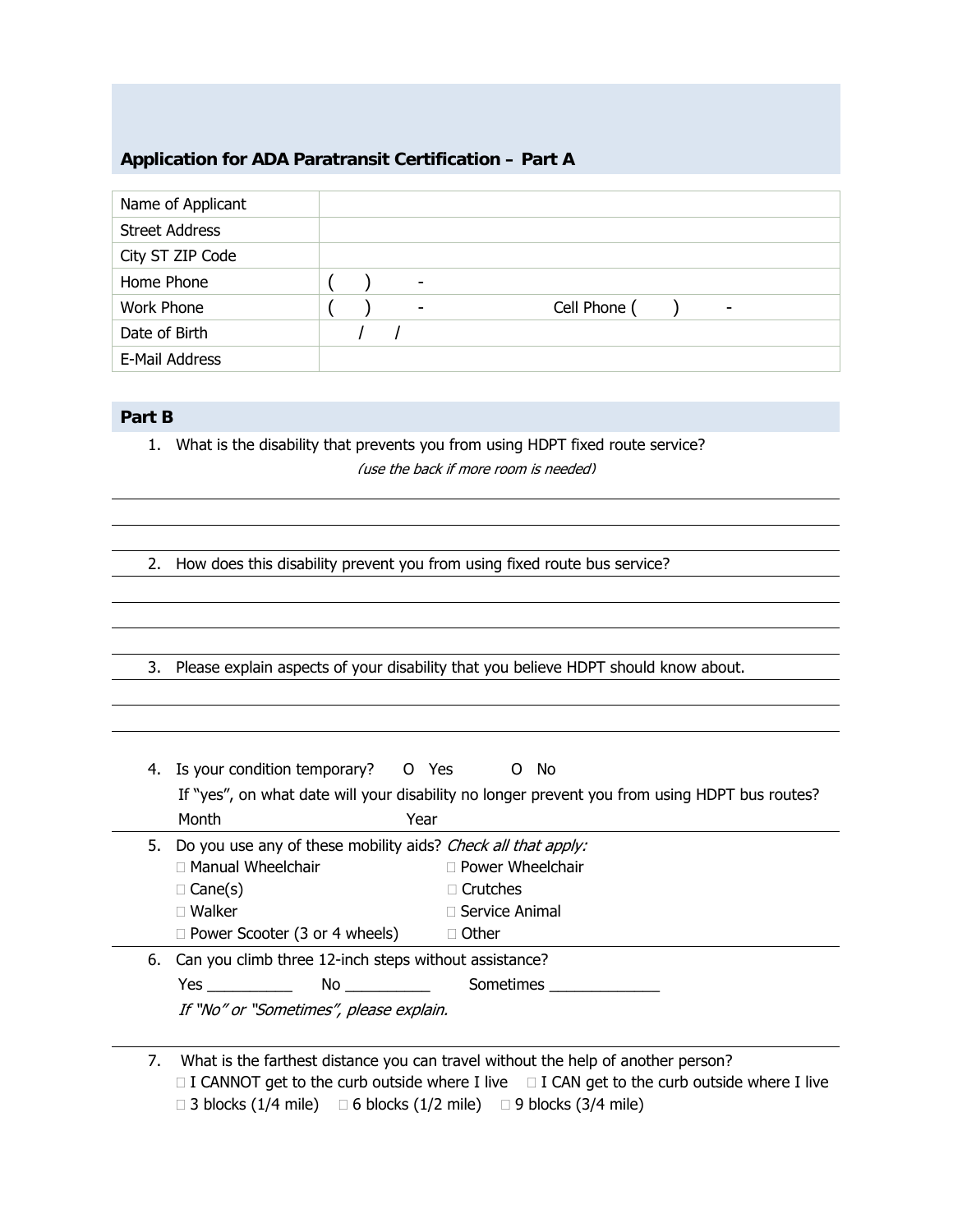8. Is your mobility affected by the terrain? Do steep hills, lack of sidewalks, or other local conditions affect your mobility? Please explain:

| 10. Is your ability to travel outdoors severely affected by weather such as:                                                              |  |            |  |        |  |
|-------------------------------------------------------------------------------------------------------------------------------------------|--|------------|--|--------|--|
| Snow and ice                                                                                                                              |  | O Yes      |  | O No   |  |
| Extremely hot temperature                                                                                                                 |  | O Yes      |  | $O$ No |  |
| Extremely cold temperature                                                                                                                |  | O Yes O No |  |        |  |
| Other weather condition                                                                                                                   |  | O Yes      |  | $O$ No |  |
| Please explain "yes" answers.                                                                                                             |  |            |  |        |  |
| 11. Do you use a personal care attendant (PCA) when you travel?                                                                           |  |            |  |        |  |
|                                                                                                                                           |  |            |  |        |  |
|                                                                                                                                           |  |            |  |        |  |
|                                                                                                                                           |  |            |  |        |  |
|                                                                                                                                           |  |            |  |        |  |
|                                                                                                                                           |  |            |  |        |  |
|                                                                                                                                           |  |            |  |        |  |
|                                                                                                                                           |  |            |  |        |  |
|                                                                                                                                           |  |            |  |        |  |
|                                                                                                                                           |  |            |  |        |  |
|                                                                                                                                           |  |            |  |        |  |
|                                                                                                                                           |  |            |  |        |  |
|                                                                                                                                           |  |            |  |        |  |
|                                                                                                                                           |  |            |  |        |  |
|                                                                                                                                           |  |            |  |        |  |
|                                                                                                                                           |  |            |  |        |  |
|                                                                                                                                           |  |            |  |        |  |
| Part C<br>I certify that the information provided in this Request is accurate and I understand the securement<br>policy of HDPT.<br>Date  |  |            |  |        |  |
|                                                                                                                                           |  |            |  |        |  |
|                                                                                                                                           |  |            |  |        |  |
| If this Request has been completed by someone other than the person requesting certification, that<br>person must complete the following: |  |            |  |        |  |
|                                                                                                                                           |  |            |  |        |  |
|                                                                                                                                           |  |            |  |        |  |
|                                                                                                                                           |  |            |  |        |  |
| City: City: City: City: City: City: Cole                                                                                                  |  |            |  |        |  |